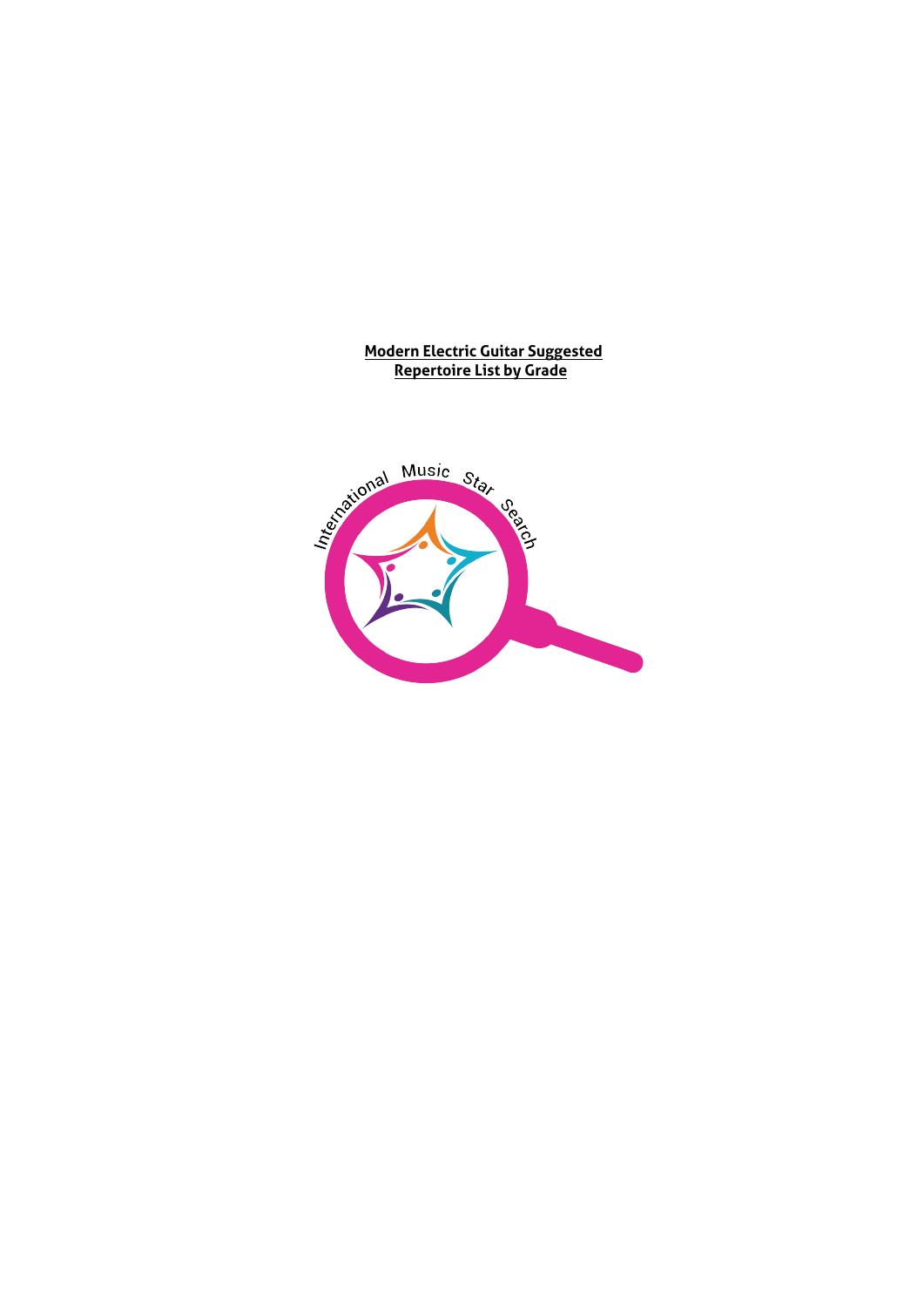# **MODERN ELECTRIC GUITAR REPERTOIRE LIST**

# **GRADE ONE REPERTOIRE**

| LIST A. Study. One selection required.                                                                 | Etude.P.40.<br>or Rondo P.48.     |                  | Mel Bay-Castle.                       |
|--------------------------------------------------------------------------------------------------------|-----------------------------------|------------------|---------------------------------------|
|                                                                                                        |                                   |                  | Palmer-Hughes.                        |
| Walking Blues (31) Book 1.                                                                             |                                   |                  |                                       |
| Bass n Blues. (3) Book 2.                                                                              |                                   |                  |                                       |
| Chords & Melody. $(5)$ Book 2.                                                                         |                                   |                  |                                       |
| William Leavitt Method. Vol.1.                                                                         |                                   |                  |                                       |
| Study with technical work. (P35);                                                                      |                                   |                  |                                       |
| Pretty Pickin.(40);                                                                                    |                                   |                  |                                       |
| <b>Take Your</b>                                                                                       |                                   |                  |                                       |
| Pick $(44)$ ;                                                                                          |                                   |                  |                                       |
| 50 Studies for Guitar. Edit. Gonzalez.                                                                 | No. 4.5.6.7.8.9. Any one.         | Aguado. Ricordi. |                                       |
| OWN CHOICE. Any piece of a standard commensurate with above pieces                                     |                                   |                  |                                       |
|                                                                                                        |                                   |                  |                                       |
| LIST B.                                                                                                |                                   |                  |                                       |
| LIST B PIECES are to be performed with melody and rhythm. The tape plays the opposite part. 2 Choruses |                                   |                  |                                       |
| segue. See notes beginning this Syllabus.                                                              |                                   |                  |                                       |
|                                                                                                        |                                   |                  |                                       |
| Easy Guitar. Super Stars.                                                                              | Any ONE.                          | Arr.L.Braunling. | Hal Leonard Pub.                      |
|                                                                                                        | Commensurate with Grade standard. |                  |                                       |
| Graded Guitar Solos. Vol.1.                                                                            | Any suitable solo.                |                  | MB 93217-Castle.                      |
| Great Themes for Guitar.                                                                               | Any ONE.                          | Arr.D.Fox.       | Allans Music.                         |
|                                                                                                        | Commensurate with Grade standard. |                  |                                       |
| World's Favourite Selections for Guitar. Series No.42. Any ONE.                                        |                                   | Arr.Ingrasin.    |                                       |
|                                                                                                        | Commensurate with Grade standard. |                  |                                       |
| World's Favourite Songs for Guitar. Series No.6. Any ONE.                                              |                                   |                  | Arr. Murray-Estella. Ashley Pub. Inc. |
|                                                                                                        | Commensurate with Grade standard. |                  |                                       |
| 30 Super Gold for Guitar.                                                                              | Any ONE.                          | Edit. C.Cuellar. | Columbia Pic.                         |
|                                                                                                        | Commensurate with Grade standard. |                  |                                       |
| OWN CHOICE. Any piece of a standard commensurate with above pieces                                     |                                   |                  |                                       |
|                                                                                                        |                                   |                  |                                       |

# **LIST C.**

Easy to Play Guitar Solos.

|                                                                    | C.Smith.       |                                   |                                                                                         |
|--------------------------------------------------------------------|----------------|-----------------------------------|-----------------------------------------------------------------------------------------|
|                                                                    | R.Redd.        |                                   |                                                                                         |
|                                                                    | C.Putman.      |                                   |                                                                                         |
|                                                                    | M.Lendell.     |                                   |                                                                                         |
|                                                                    | B.Graham.      |                                   |                                                                                         |
|                                                                    | L.Weiss.       |                                   |                                                                                         |
| Any ONE. (79 melodies.)                                            | P. Sterrett.   |                                   |                                                                                         |
|                                                                    |                |                                   |                                                                                         |
|                                                                    |                |                                   |                                                                                         |
|                                                                    | Joni Mitchell. |                                   |                                                                                         |
|                                                                    | Pete Seeger.   |                                   |                                                                                         |
|                                                                    |                |                                   |                                                                                         |
| OWN CHOICE. Any piece of a standard commensurate with above pieces |                |                                   |                                                                                         |
|                                                                    |                | Commensurate with Grade standard. | Glen Campbell.<br>Hansen Press.<br>C.Fischer.<br>Music Sales. Aust.<br>Eleanor Farjeon. |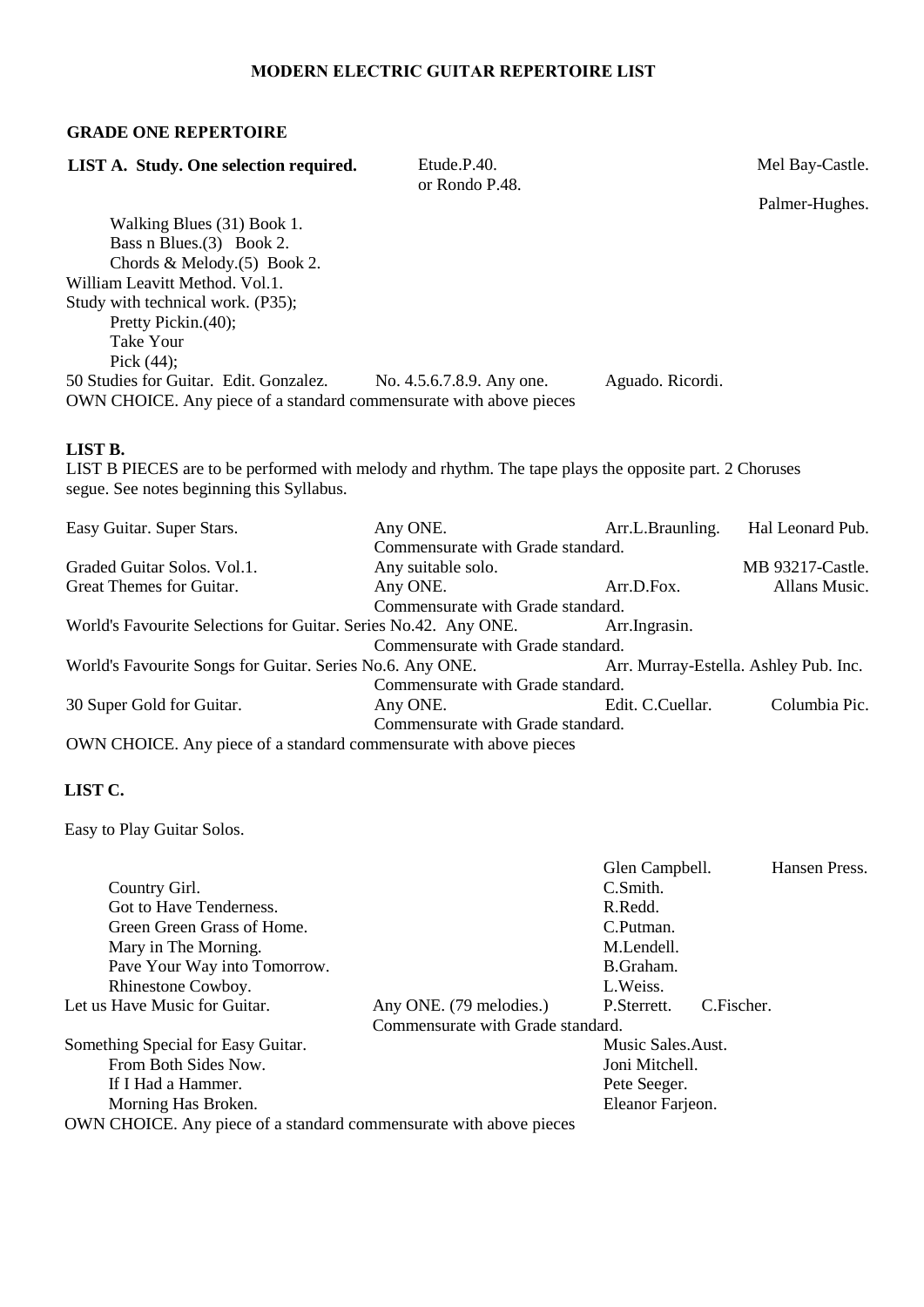# **GRADE TWO REPERTOIRE**

# **PERFORMANCE.** Three lists required. A. B. C.

# **LIST A.**

| Guitar Method, Book 2. Grade 2<br>Guitar Method. Grade 2.          | 2, 3, 6, 7, 8, 10, 11, 12, OR 14. One only.<br>Plectrum Technic.(P48). |                 | Hal Leonard.     |
|--------------------------------------------------------------------|------------------------------------------------------------------------|-----------------|------------------|
|                                                                    |                                                                        |                 | Mel Bay-Castle.  |
| Guitar Method, Vol.1.                                              | Any one of the following.                                              |                 | William Leavitt. |
| Endurance Etude.(48);                                              |                                                                        |                 |                  |
| Dynamic Etude.(54);                                                |                                                                        |                 |                  |
| Chord Etude No. $3(87)$ ;                                          |                                                                        |                 |                  |
| Chord Etude No.4. $(93)$ ;                                         |                                                                        |                 |                  |
| Study - either 108, 109, 118, 122, 123.                            |                                                                        |                 |                  |
| Picking Etude No.5.(88);                                           |                                                                        |                 |                  |
| Chord Etude No.1. $(62)$ ;                                         |                                                                        |                 |                  |
| Chord Etude                                                        |                                                                        |                 |                  |
| No.2.(72).                                                         |                                                                        |                 |                  |
| 50 Studies for Guitar.                                             |                                                                        | Edit. Gonzalez. | Aguado. Ricordi. |
| Nos. 10 to 20.                                                     | Any one.                                                               |                 |                  |
| OWN CHOICE. Any piece of a standard commensurate with above pieces |                                                                        |                 |                  |

#### **LIST B.**

*LIST B PIECES are to be performed with melody and rhythm. The tape plays the opposite part. 2 Choruses segue. See page 3 or notes beginning this Syllabus.* 

| Easy Guitar. Super Stars.                                       | Any ONE.                          | Arr.L.Braunling.          | Hal Leonard Pub. |
|-----------------------------------------------------------------|-----------------------------------|---------------------------|------------------|
|                                                                 | Commensurate with Grade standard. |                           |                  |
| Graded Guitar Solos, Vol.1.                                     | Any ONE.                          |                           | MB 93217-Castle. |
|                                                                 | Commensurate with Grade standard. |                           |                  |
| Great Themes for Guitar.                                        | Any ONE.                          | Arr.D.Fox.                | Allans Music.    |
|                                                                 | Commensurate with Grade standard. |                           |                  |
| World's Favourite Selections for Guitar. Series No.42. Any ONE. |                                   | Arr.Ingrasin.             |                  |
|                                                                 | Commensurate with Grade standard. |                           |                  |
| World's Favourite Songs for Guitar. Series No.6. Any ONE.       |                                   | Arr. Murray-Estella.      | Ashley Pub. Inc. |
|                                                                 | Commensurate with Grade standard. |                           |                  |
| 30 Super Gold for Guitar.                                       | Any ONE.                          | Edit. C.Cuellar.          | Columbia Pic.    |
| LIST C.                                                         |                                   |                           |                  |
| Easy to Play Guitar Solos.                                      |                                   | Glen Campbell.            | Hansen Press.    |
| By The Time I Get to Phoenix.                                   |                                   | Jimmy Webb.               |                  |
| Did'nt We.                                                      |                                   | Jimmy Webb.               |                  |
| Little Green Apples.                                            |                                   | B.Russell.                |                  |
| Try a Little Kindness.                                          |                                   | C.Sapaugh.                |                  |
| Let us Have Music for Guitar.                                   | Any ONE. (79 melodies.)           | C.Fischer.<br>P.Sterrett. |                  |
|                                                                 | Commensurate with Grade standard. |                           |                  |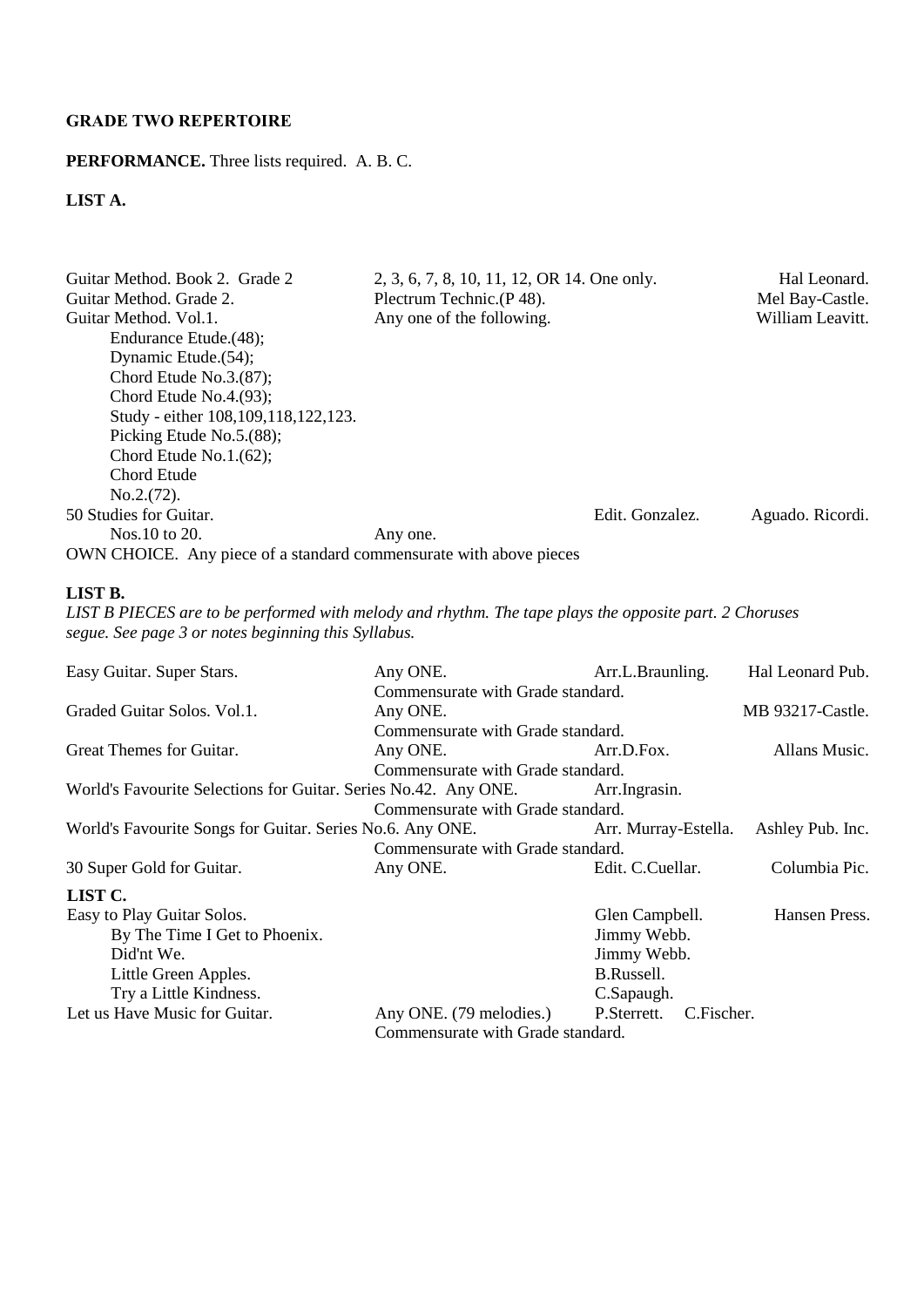Something Special for Easy Guitar. The Solution of the Sales Aust. Music Sales Aust. Blowin'In The Wind. Bob Dylan. Amazing Grace. Traditional. Fire and Rain. Some states of the state of the states of the states of the states of the states of the states of the states of the states of the states of the states of the states of the states of the states of the states Guantanamera. Pete Seeger. Hava Nagila. Traditional.<br>
Leaving on a Jet Plane. Solutional School and Traditional.<br>
John Denver. Leaving on a Jet Plane. Spanish Flea. Julius Wechter. Spinning Wheel. David Thomas. Until its Time for You to Go. B.Sainte-Marie. Where Have all the Flowers Gone. The Pete Seeger. What Kind of Fool am I. A.Newley. OWN CHOICE. Any piece of a standard commensurate with above pieces

#### **GRADE THREE REPERTOIRE**

**PERFORMANCE.** Three lists required. A. B. C.

**LIST A.** *One piece from Deep Purple* **Deep Purple** 

Woman from Tokyo Lazy Black night Smoke on the water Strange kind of woman Burn Highway star OWN CHOICE. Any piece that is of a commensurate standard

**LIST B.** *One piece from Green Day*

Green Day

Boulevard of broken dreams Basket case: brain stew American idiot: Welcome to paradise

OWN CHOICE. Any piece that is of a commensurate standard

**LIST C.** *One song from any of the following*

Beatles

Any songs at an appropriate standard

Johnny Cash

Ring of fire Folsom prison General Lee I walk the line A boy named Sue

Van Morrison

Brown eyed girl

Have I told you lately? Moondance

Gloria

OWN CHOICE. Any piece that is of a commensurate standard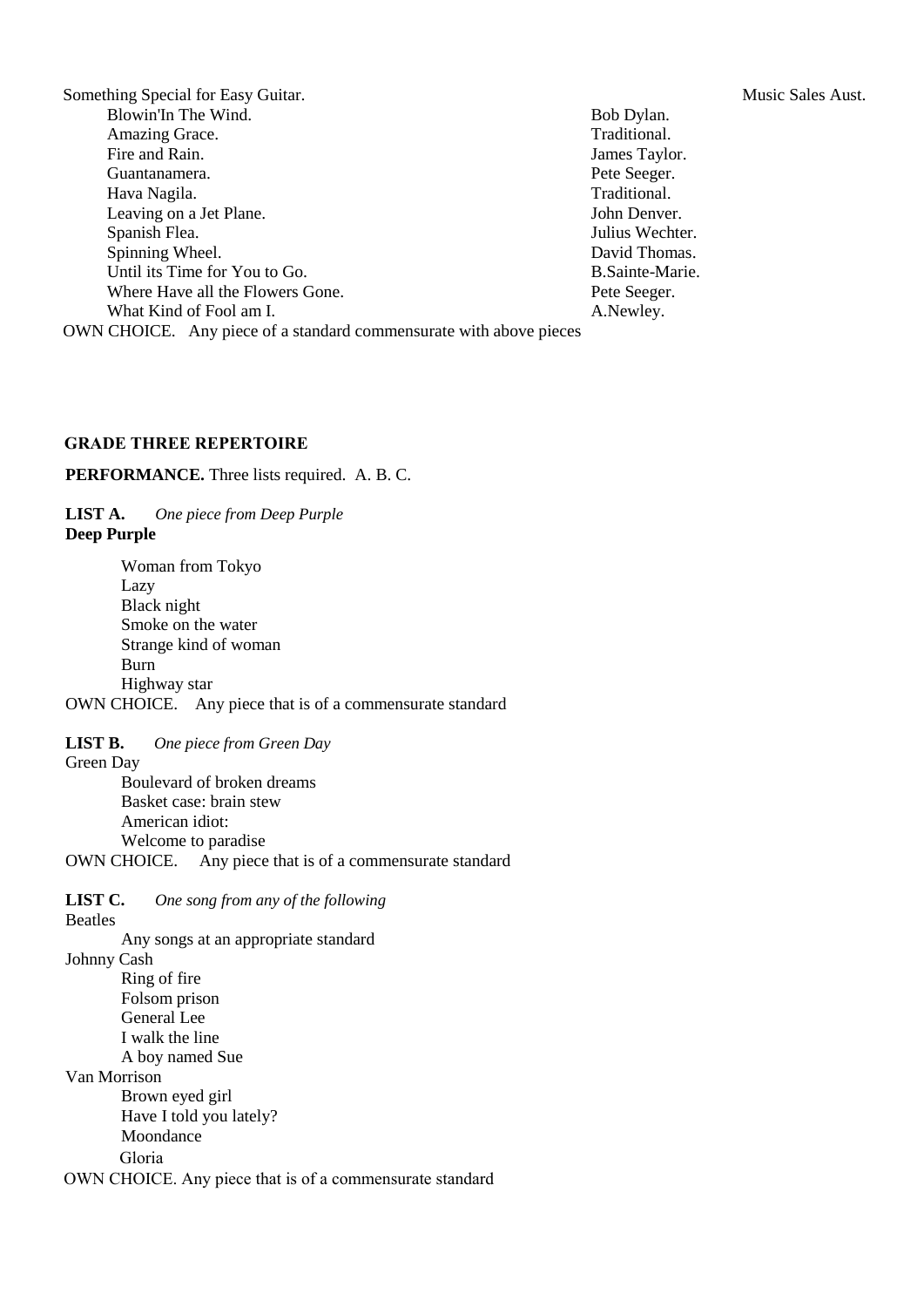### **GRADE FOUR REPERTOIRE**

**PERFORMANCE.** Three lists required. A. B. C. See Page 6 for possible alternative list choice. Candidates are advised to select contrasting works. One piece from each of the following Lists

## **LIST A.**

ACDC

Thunderstruck Highway to hell You shook me all night long Back in black For those about to rock Sin city Whole lot of rock

The Eagles

Hotel California Life in the fast lane Tequila sunrise Lying eyes I can't tell you why One of these nights New kid in town

Tom Petty

American girl Refugee Here comes my girl Free falling Run-in down a dream Learning to fly Mary Janes last dance

OWN CHOICE. Any Piece of a commensurate standard with the above

# **LIST B.**

Kiss

Love gun Detroit rock city Deuce I was made for loving you Rock and roll all night Foo Fighters Everlong The pretender The best of you All my life Times like these Monkey wrench Doa Gary Moore Still got the blues Out in the fields Shapes of things Empty rooms Military man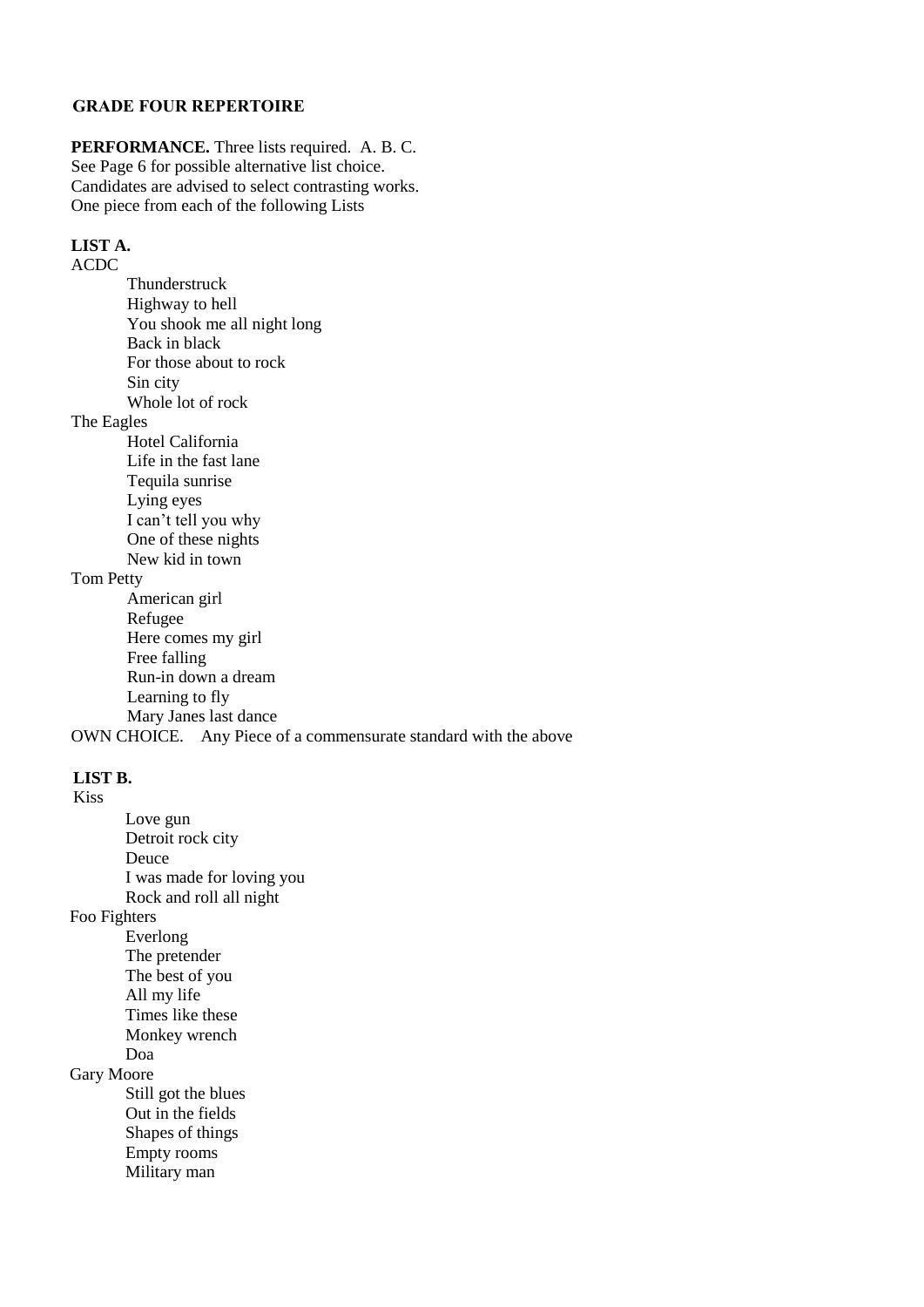Rolling Stones Brown sugar Satisfaction Honky tonk woman Angie Jumping jack flash OWN CHOICE. Any Piece of a commensurate standard with the above

#### **LIST C.** Slash

Nothing to say By the sword Ghost Beautiful dangerous Watch this Fleetwood Mac Go your own way Never going back again The chain Oh well The Kinks You really got me

# Van Halen

I'm the one Drop dead legs Mean streets Beautiful girls Hot for teacher Panama Unchained Eruption I ain't talkin' about love

OWN CHOICE. Any piece of a commensurate standard with the above.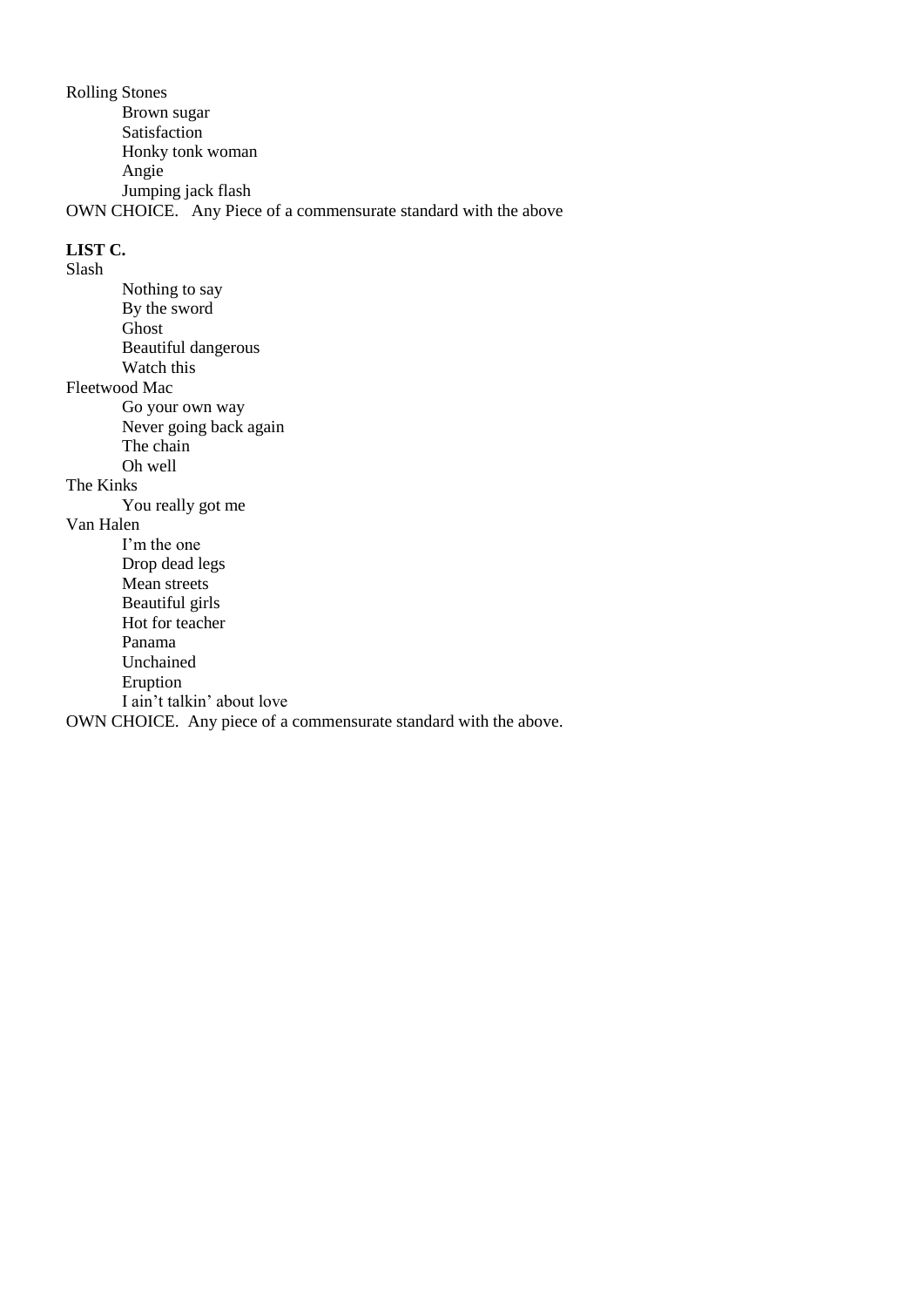#### **GRADE FIVE REPERTOIRE**

**PERFORMANCE.** Three lists required. A. B. C. See Page 6 for possible alternative list choice. Candidates are advised to select contrasting works. One piece from each of the following Lists

#### **LIST A.**

Def Leppard Animal Hysteria Photograph Pour some sugar on me Bringing on the heartbreak Rock of ages Love bites Armageddon Jimi Hendrix Purple haze Little wing Voodoo child Hey Joe The wind cries Mary

OWN CHOICE. Any piece of a commensurate standard with the below lists

### **LIST B.**

Tommy Emmanuel Stay close to me Those who wait Blue moon Cardinal sin Spiteful intents Bob Marley

No woman no cry OWN CHOICE. Any piece that is of a commensurate standard with the below lists

#### **LIST C.**

BB King & Eric Clapton Blues How blue can you get? The thrill is gone The Eagles Sunday bloody Sunday One Vertigo Pride in the name of love With or without love Doc Watson Beaumont rag Black mountain rag Sitting on top of the world House of the rising sun

OWN CHOICE. Any song commensurate with the below lists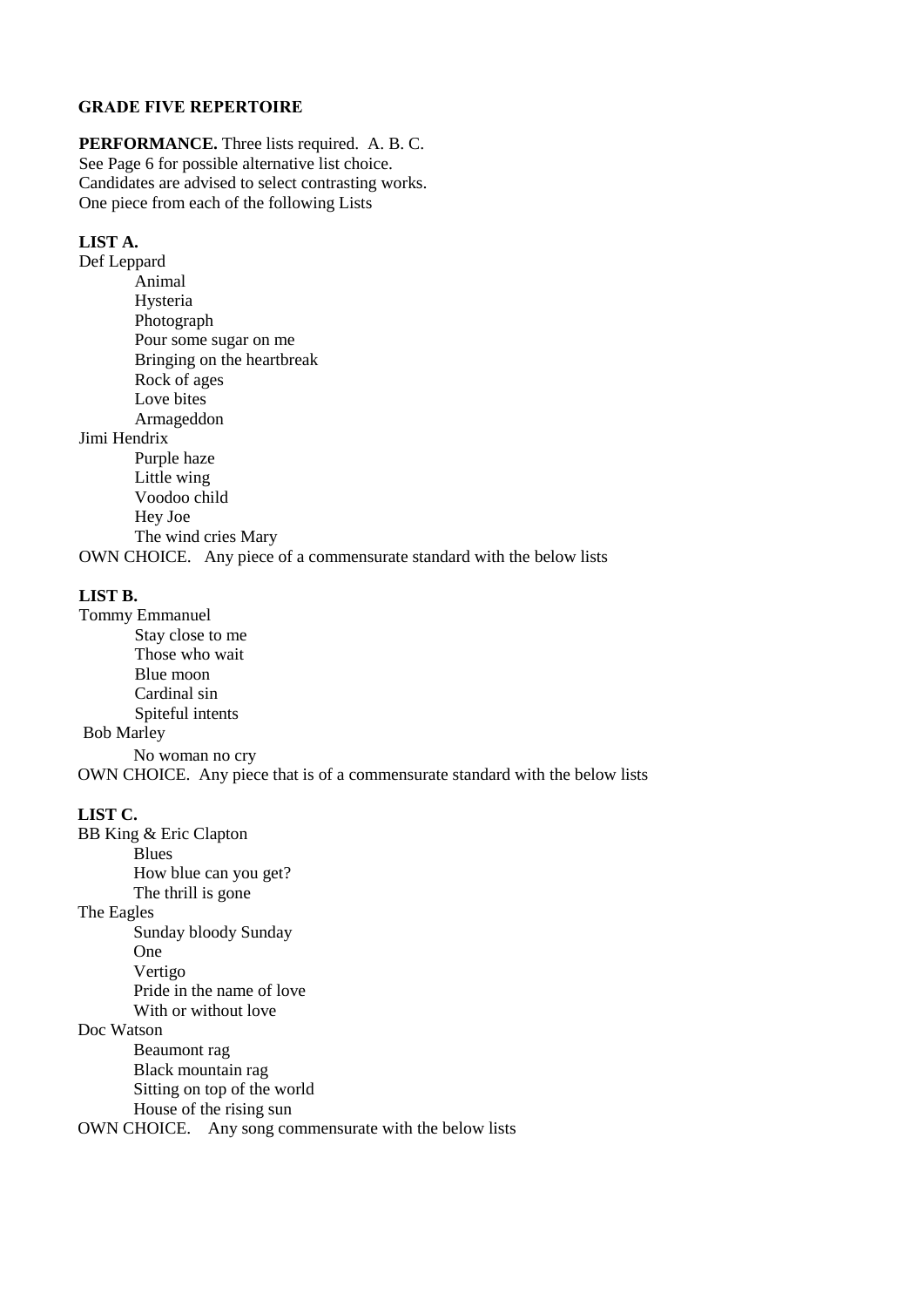#### **GRADE SIX REPERTOIRE**

**PERFORMANCE.** Four pieces are required. Lists A. B. C. D. See Page 6 for possible alternative list choice. Candidates are advised to select contrasting works. One piece from each of the following ListsA B C D

## **LIST A.**

Van Halen Jump Panama Somebody get me a doctor Guns and Roses Sweet child o' mine Welcome to the jungle November rain Paradise city Don't cry OWN CHOICE. Any piece that is of commensurate standard with the above pieces.

# **LIST B.**

Cream Sunshine of your love Badge White room Spoonful Crossroads Politician I feel free Dire Straits Brothers in arms Sultans of swing Romeo and Juliet Money for nothing Private investigations Walk of life Calling Elvis Red Hot Chili Peppers Scar tissue **Otherside** Slow cheetah Desecration smile Snow hey oh Under the bridge By the way Californication Can't stop

Dani Californea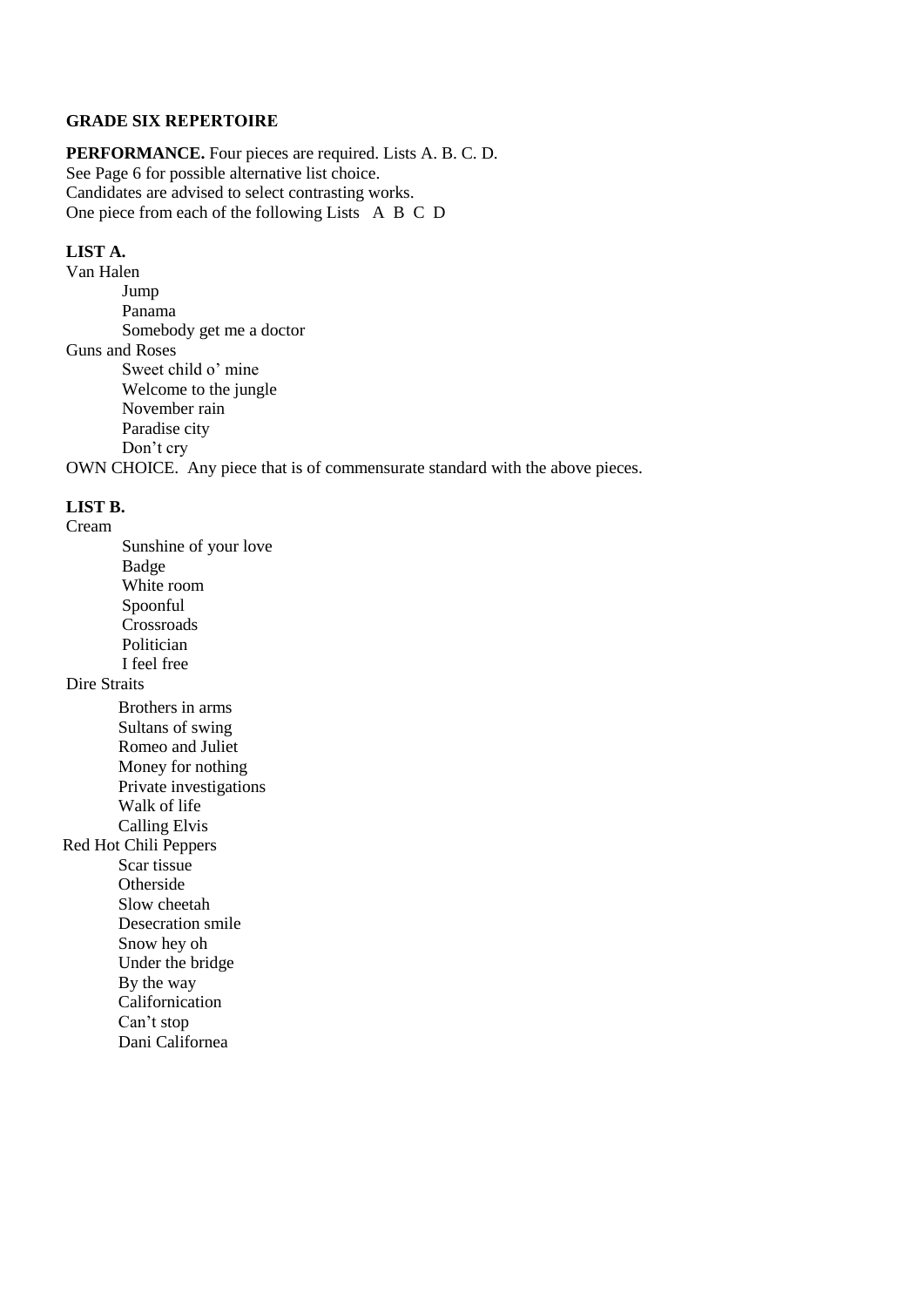OWN CHOICE. Any piece that is of a commensurate standard with the above pieces.

#### **LIST C.**

The Police

Message in a bottle Roxanne Every breath you take Walking on the moon

# So lonely

Queen

| We will rock you                                             |
|--------------------------------------------------------------|
| One vision                                                   |
| Killer queen                                                 |
| I want it all                                                |
| Fat bottomed girls                                           |
| Tie your mother down                                         |
| Hammer to fall                                               |
| Bohemian rhapsody                                            |
| Now I'm here                                                 |
| OWN CHOICE.<br>. Any song commensurate with the above pieces |
|                                                              |

### **LIST D.**

Ferdinando Carulli Romanza Bon Jovi Living on a prayer Wanted dead or alive Bad medicine You give love a bad name Django Reinhardt After you've gone Georgia on my mind All of me Honey suckle rose I got rhythm I'll see you in my dreams OWN CHOICE. Any song commensurate with the above pieces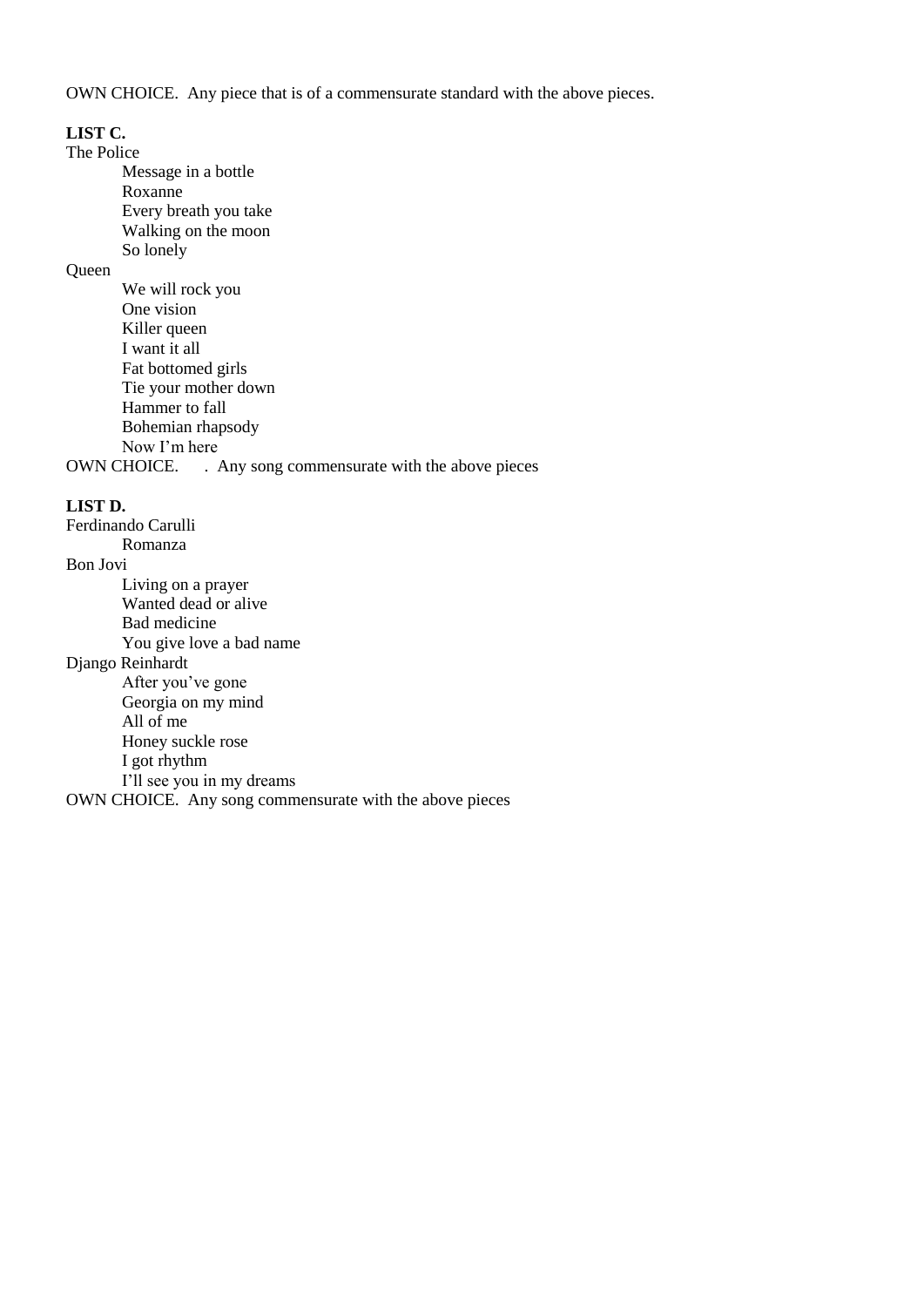#### **GRADE SEVEN REPERTOIRE**

**PERFORMANCE.** Four pieces are required. Lists A. B. C. D. See Page 6 for possible alternative list choice. Candidates are advised to select contrasting works. One piece from each of the following ListsA B C D

#### **LIST A.**

Jimi Hendrix 12 Bar Blues Arr Jimi Hendrix style 4 Variations Bleeding Heart Valleys of Neptune Spanish castle magic Lullaby for the summer Mr bad luck Red house Sunshine of your love Stevie Ray Vaughn Couldn't stand the weather The house is rocking Lenny Change it Rude mood OWN CHOICE. AGME approval required.

### **LIST B.**

#### Pink Floyd

Shine on you crazy diamond Money Wish you were here Comfortably numb Another brick in the wall Time Learning to fly Have a cigar On the turning away Mother: Breathe in the air Eclipse Us and them Any colour you like Brain damage OWN CHOICE. AGME approval required.

#### **LIST C.**

Dio

Holy diver The last in line Don't talk to strangers Rainbow in the dark We rock Ozzy Osbourne Over the mountain Miracle man Flying high again Crazy train Mr Crowley Bark at the moon No more tears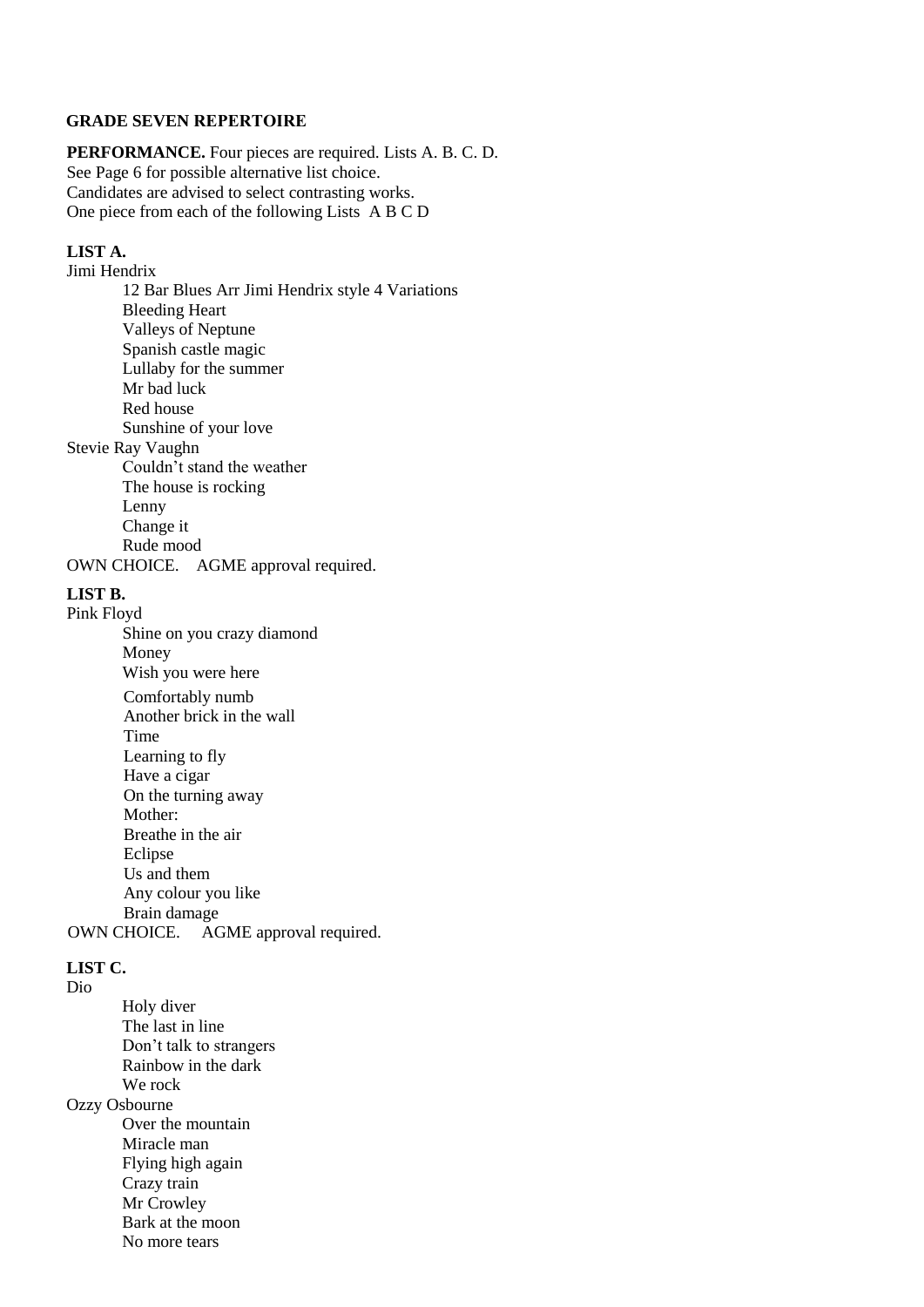Led Zeppelin

Ten years gone Communication breakdown Custard pie In my time of dying Wanton song Ramble on What is and what should never be Ten years gone In my time of dying Whole lot of lovin Kashmir Since I've been loving you Babe I'm gonna leave you Stairway to heaven Black dog I rock and roll Immigrant song Heartbreaker OWN CHOICE Organiser approval required.

## **LIST D.**

Thin Lizzy Still in love with you Don't believe a word Waiting for an alibi Whiskey in the jar Dancing in the moonlight Eric Clapton Alberta All of your love Can't find my way home Sunshine of your love OWN CHOICE Organiser approval required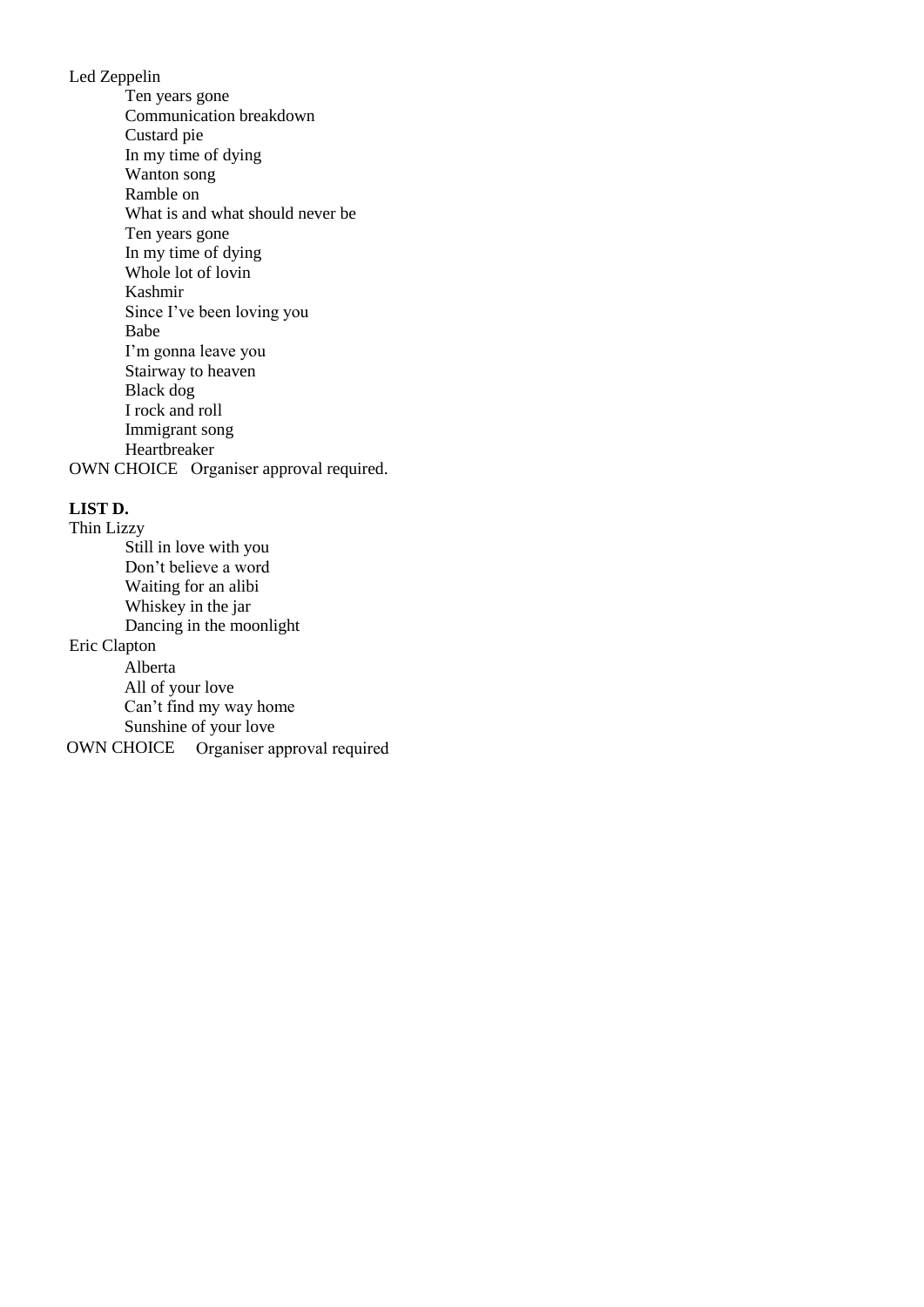#### **GRADE EIGHT REPERTOIRE**

**PERFORMANCE.** Four pieces are required. Lists A. B. C. D. See Page 6 for possible alternative list choice. Candidates are advised to select contrasting works. One piece from each of the following ListsA B C D

#### **LIST A.**

Eric Clapton Cocaine Crossroads Layla Tears in heaven White room Stevie Ray Vaughn Texas flood Pride and joy" Scuttle buttin Cold shot The sky is crying Die to live The boy from Seattle Juice The animal Boston rain Melody American girl Big trouble OWN CHOICE. AGME approval required.

## **LIST B.**

Steve Vai Big trouble Metallica Satriani The day that never comes Until it sleeps One Nothing else matters The devil went to Georgia (solos) Tears in the rain Megadeth Symphony of destruction Holy wars The punishment due 99 ways to die Hangar 18 Joe Pass Blue moon How high the moon Misty Night and day

OWN CHOICE. AGME approval required.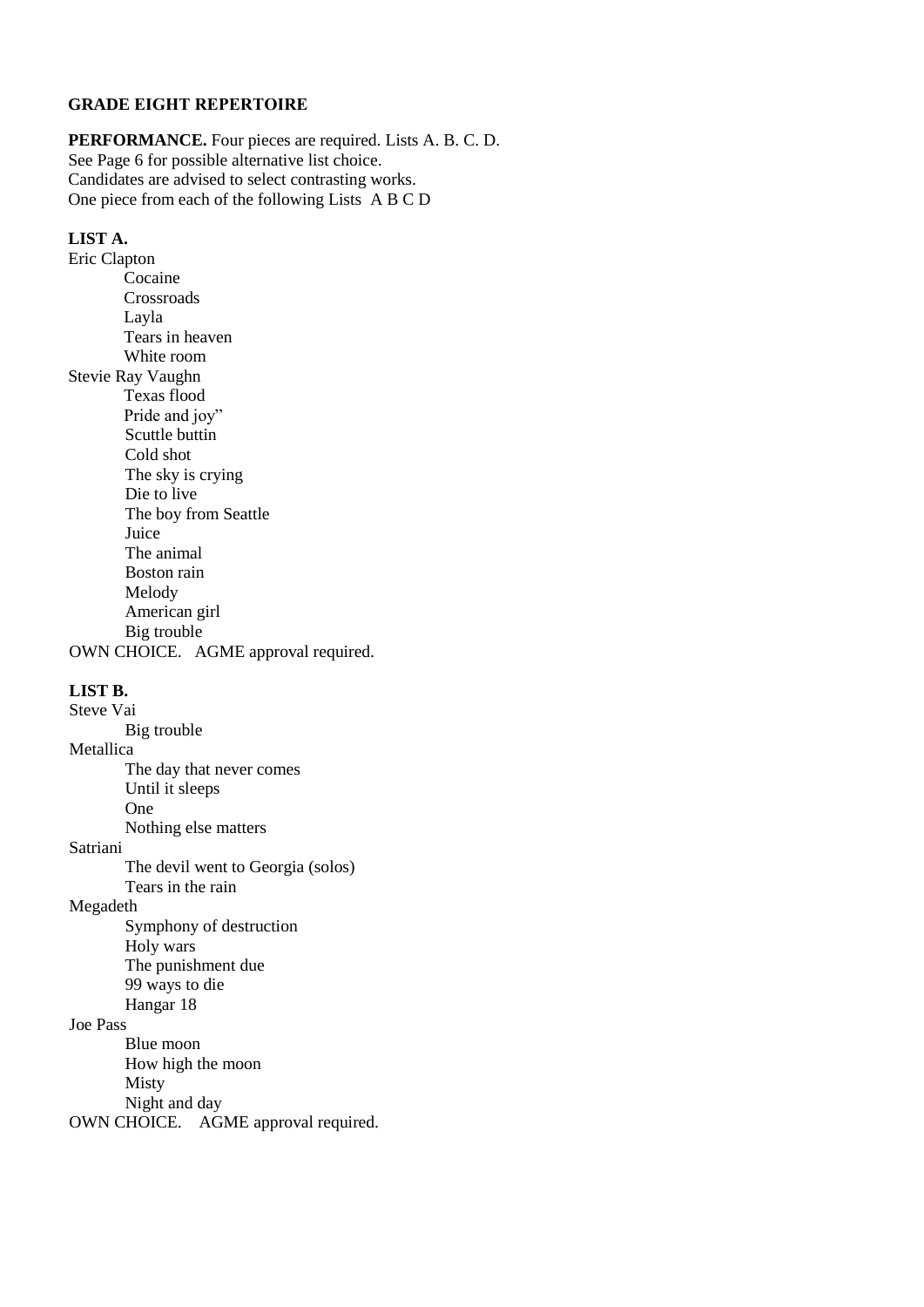# **LIST C.**

Santana Oye Como Va Flor da luna Moonflower Maria Maria Pachebel Canon Rock J. Coltrane & D. Ellington. Solo: John McLaughlin. Take the Coltrane Duke Ellington In a Sentimental Mood OWN CHOICE. AGME approval required.

# **LIST D.**

Beatles

While My Guitar Softly Weeps (Hard arrangement) John Mayer Bigger than my body Neon

Slow dancing in a burning room Gravity Stop this train

Niccolò Paganini

The Carnival of Venice/II Carnevale di Venezia, Op. 10

Django Reinhardt

Django's Tiger

# Rush

YYZ

OWN CHOICE. AGME approval required.